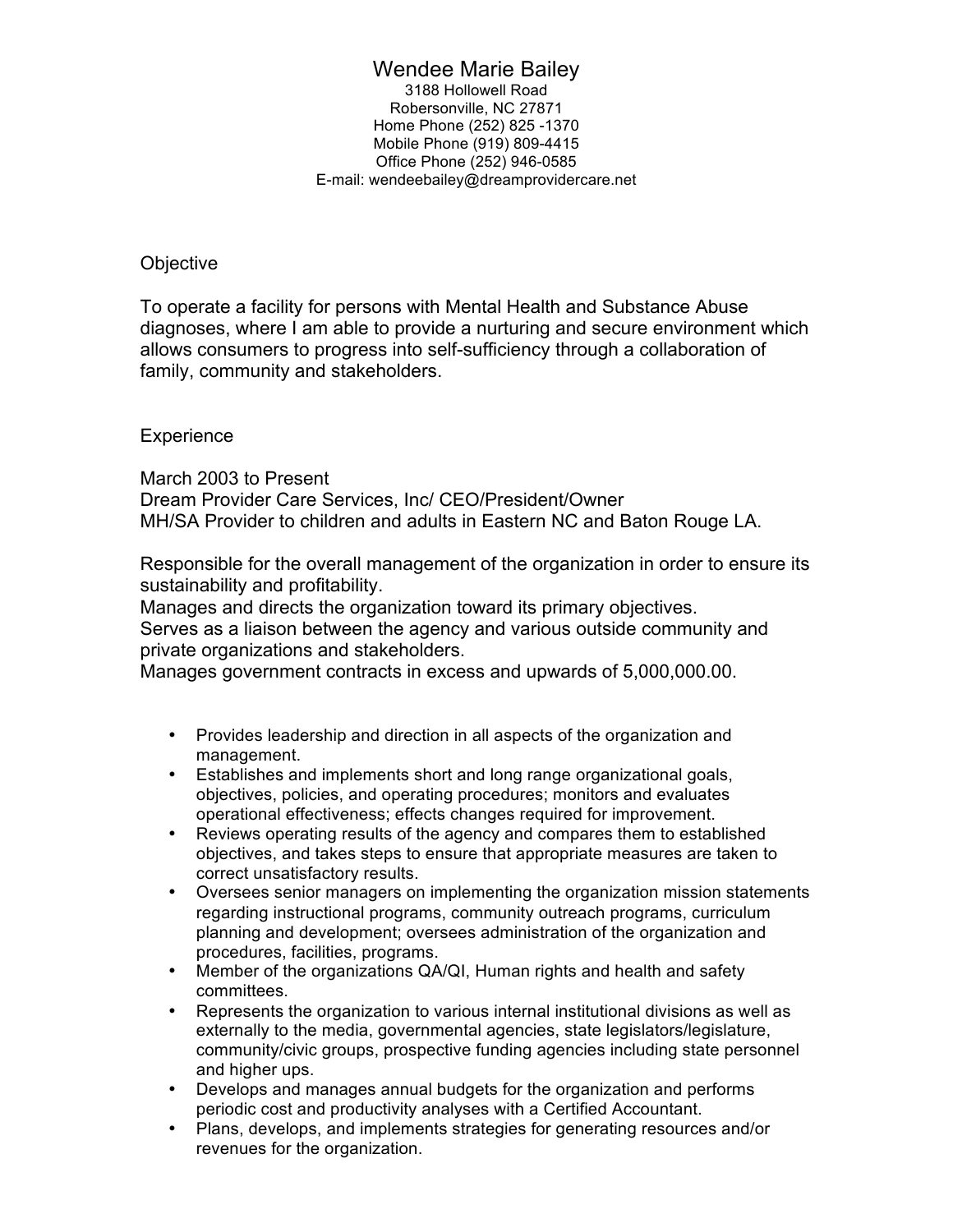- Oversees in the development of the organization policies and procedures.
- Develops budget and ensures company is fiscally sound
- Secures alternative funding/revenue sources for the organization
- Formulates polices/procedures as needed to ensure the organization is compliance with Mental Health Rules.
- Randomly monitors and evaluates staff to ensure performance and productivity.
- Spearheads the agency's endeavors in achieving and maintaining national/local accreditations.
- Plans, coordinates, and controls the daily operation of DPCS through the management team.
- Meets with management team on a consistent basis to ensure that operations are being executed in accordance with the agencies established policies.
- Establishes and maintains an effective system of communication throughout the agency.
- Maintains National Accreditation with CARF

## April 2018 – Present

WBIC, INC– Wendee Bailey Investment Corp, CEO

Provide capital and consultation for start up's and non performing businesses, in exchange for ownership equity or convertible debt. Seeking to uplift entrepreneurs and business owners to rise to the level of economic empowerment of their respective businesses. Selected business owners that are chosen are provided with insight on development of infrastructure, financial management, human resources, brand management, social media campaigns and marketing.

February 1997 – February 2003

ACTS PM – CEO/Owner – Residential Group Center for Juvenile Offenders

- Oversaw the care and custody of juvenile offenders, treatment, social service, education and medical programs for residents and the preservation of public safety.
- Evaluates treatment modalities applicable to the prevention of recidivism in the juvenile population.
- Developed and implemented plans that effectively utilized funds for personnel, equipment and supplies and oversaw the expenditure of funds and the maintenance of accurate financial records.
- Developed and managed an annual budget of 2.5 3 million dollars.
- Oversaw the compliance of the physical plant with federal, state and local regulations and codes to ensure the safety and security of residents and staff.
- Oversaw the protection of juveniles rights to include legal representation, family contact, education, confidentiality, discipline and sanctions, religious practices, non-discriminatory behaviors, safety, security, clean and hygienic environment, nutritional values, medical and dental treatments and recreation.
- Oversaw the development of the policy and procedure manual and ensured its compliance to it by all staff members and management team.
- Represented the facility to all community, state and judicial boards as needed.
- Oversaw the Quality Improvement functions carried out by the executive director to ensure service quality.